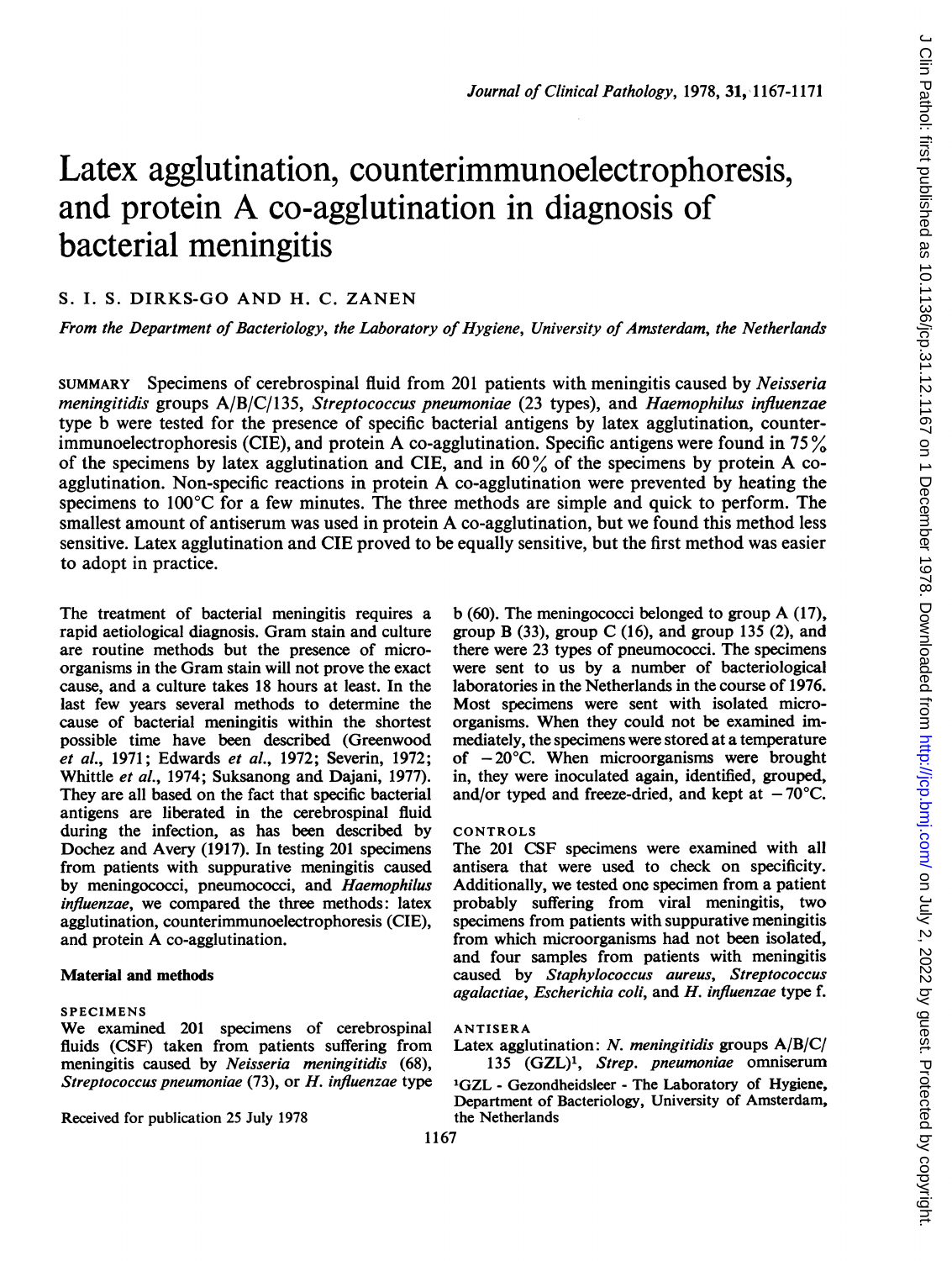(Statens Seruminstitut), H. influenzae type b (Burro 132-Robbins).

- Counterimmunoelectrophoresis: N. meningitidis groups A/B/C/135 (GZL), Strep. pneumoniae omni/pool/type-sera (Statens Seruminstitut), H. influenzae type b (Burro 132-Robbins),  $H$ . influenzae type b (Statens Seruminstitut), H. influenzae types a-f (Wellcome).
- Protein  $\overline{A}$  co-agglutination: *N. meningitidis* groups A/B/C/135 (GZL), Strep. pneumoniae omni/ pool-sera (Statens Seruminstitut), H. influenzae type b (Statens Seruminstitut).

We prepared antisera of N. meningitidis groups A/B/C/135 (GZL) in our laboratory by the immunisation of rabbits (Severin, 1972). The antisera were tested for specificity by CIE and double gel diffusion (Slaterus, 1961). Nonspecific antisera were absorbed by cross-reacting antigens (Danielsson and Kronvall, 1974). The antiserum  $H$ . influenzae type b (Burro 132) was a gift from John E. Robbins (Department of Health, Education and Welfare, Bethesda, Maryland, USA).

### LATEX AGGLUTINATION TEST

Polystyrene latex particles  $(0.81 \text{ m}\mu, \text{Difco})$  were sensitised with  $\gamma$ -globulin by the method described by Severin in 1972. With the exception of Strep.  $p$ neumoniae omniserum,  $\gamma$ -globulin was precipitated with a 50 $\frac{9}{6}$  saturated ammonium sulphate solution. A slide with hollows (Assistent) was used for the agglutination;  $0.005$  ml sensitised latex was added to 0.01 ml of specimen and rotated for three minutes at 150 rpm on the electric rotating apparatus (A. H. Thomas Co). The agglutination was then observed immediately with the naked eye.

The latex coated with pneumococcal omniserum showed granular agglutination (Whittle et al., 1974), and we therefore checked each test with a physiological saline solution to prevent incorrect positive interpretation.

## COUNTERIMMUNOELECTROPHORESIS

We used 7  $\times$  7 cm glass slides with 1% agarose in a barbital buffer solution (pH  $8.6$ -ionic strength 0 02) according to the method described by Edwards et al. (1972), Greenwood et al. (1971), and Fossieck et al. (1973). A barbital buffer solution with <sup>a</sup> pH of 8-6 and ionic strength of 0-1 was used in the buffer reservoir of the electrophoresis apparatus. The slides were subjected to a constant 80 volts at room temperature for 30 minutes. The precipitation lines were then observed immediately before the slides were put in a  $0.02\%$  thiomersal NaCl water bath for 18 hours. They were then dried and stained with Coomassie brilliant blue (R250 Merck).

### PROTEIN A CO-AGGLUTINATION TEST

The staphylococcal protein A was prepared by the method described by Arvidson et al. (1970) and Kronvall (1973) with minor modifications. Columbia agar plates with a diameter of <sup>14</sup> cm were used for the culture of Staph. aureus (Cowan <sup>I</sup> NCTC 8530). The microorganisms were taken off with a glass rod and suspended in PBS pH 7-4. The suspension was treated with  $0.5\%$  formaldehyde and heated, rotating in a water bath at a temperature of 80 $^{\circ}$ C. We used a 1 $\%$ protein A suspension for all antisera at first, but co-agglutination was unsatisfactory with pneumococcal omniserum for which we then used a  $2\%$ protein A suspension. The staphylococcal protein A coated with antiserum was used unwashed (Edwards and Larson, 1974). The CSF specimens were heated to  $100^{\circ}$ C for two minutes and centrifuged. The clear liquid separated at the top was used for co-agglutination on a micro-slide with hollows (Assistent); 0-01 ml of the protein A coated with antiserum was added to 0-01 ml of the clear liquid and rotated for four minutes at 300 rpm on the electric rotating apparatus (A. H. Thomas Co). Co-agglutination was then observed immediately with the naked eye.

#### IDENTIFICATION OF MICROORGANISMS

N. meningitidis was inoculated on Mueller Hinton agar with  $1\%$  supplement B (Difco), incubated at 37'C in a candle jar, and then identified by Gram stain, oxidation, and fermentation of glucose and maltose on GC medium with indicator.

N. meningitidis was grouped by agglutination and microprecipitation of the microorganisms with the group-specific antisera (Slaterus, 1961). For the culture of Strep. pneumoniae, identified by Gram stain and sensitivity to ethylhydrocuprein (Optochin), <sup>5</sup> % horse blood agar was used (Columbia agar base BBL). Pneumococci were grouped by the membrane swelling reaction according to Neufeld.

H. influenzae was inoculated on to chocolate agar and identified by Gram stain and growth dependency on X and V factors on NAD plates (Evans et al., 1975). H. influenzae was typed by co-agglutination with staphylococcal protein A coated with specific antiserum (Kronvall, 1973; Christensen et al., 1973).

## Results

Of 201 CSF specimens from patients with meningitis caused by N. meningitidis, Strep. pneumoniae, and H. influenzae type b, we found specific antigens with latex agglutination in 151 (75.1%), with CIE in 152 (75.6%), and with protein A co-agglutination in 121  $(60.2\%)$  specimens.

Specification of the positive reactions of each type of microorganism is found in Tables 1, 2, and 3.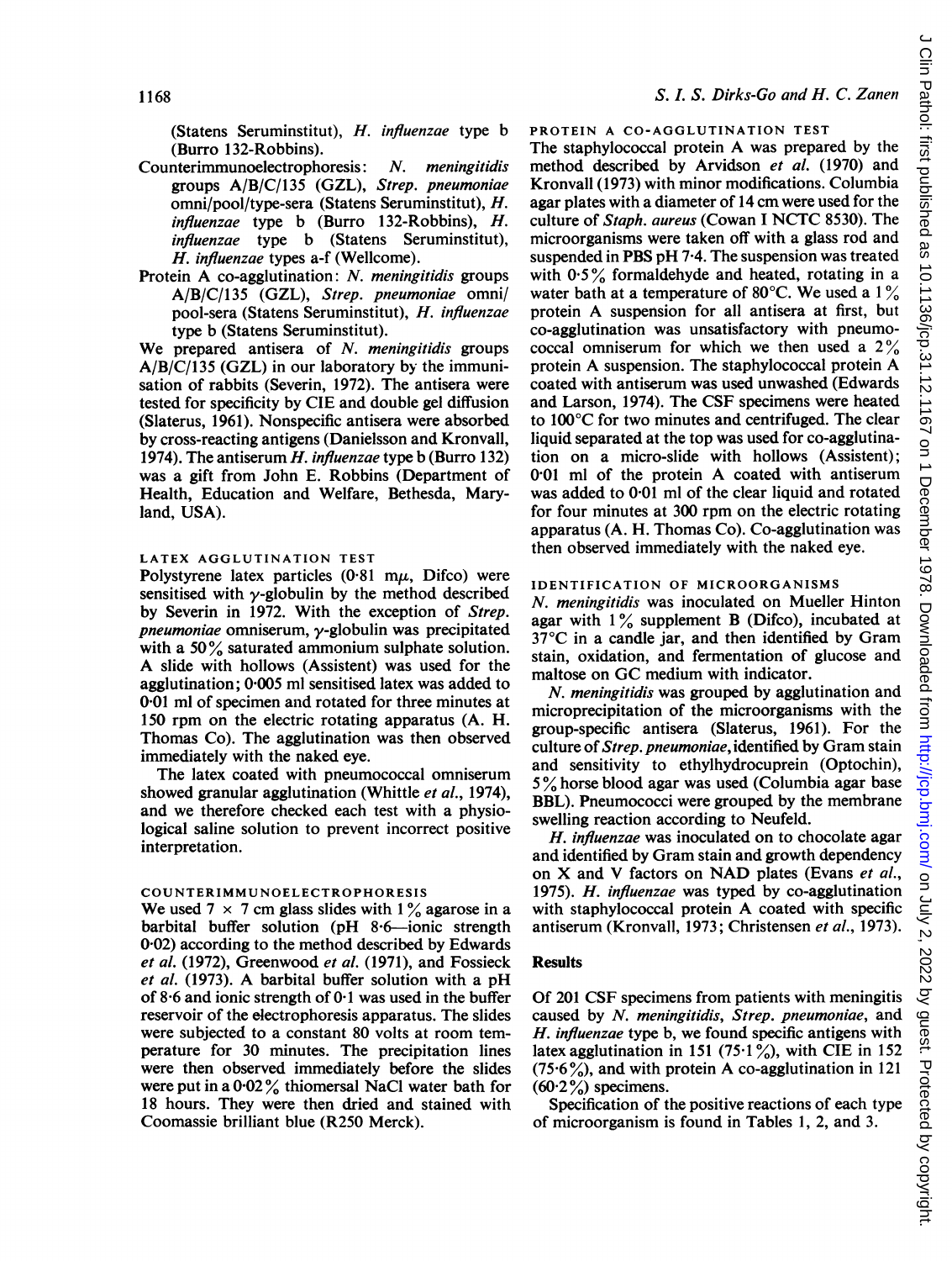Table <sup>1</sup> Numbers of specific polysaccharides found in CSF specimens

| <b>Isolated</b><br>strains                  | Number of<br>specimens | Specific polysaccharides found by: |                                     |                                   |  |
|---------------------------------------------|------------------------|------------------------------------|-------------------------------------|-----------------------------------|--|
|                                             |                        | Latex<br>agglutination             | CIE                                 | Protein A<br>co-<br>agglutination |  |
| N. meningi-<br>tidis<br>groups<br>A/B/C/135 | 68 (100 %)             | 48 (70.6%)                         | 50 $(73.5\%)$                       | 33 $(48.5\%)$                     |  |
| Strep.<br>pneumoniae                        | 73 (100 %)             | 57 $(78.1\%)$                      | 47 $(64.4\%)$                       | 54 $(74.0\%)$                     |  |
| H. influenzae                               |                        |                                    |                                     |                                   |  |
| type b                                      | 60 $(100\%)$           | 46 $(76.7%)$                       | 55 (91.7%)                          | 34 $(56.7\%)$                     |  |
| Total                                       | 201 (100 %)            |                                    | 151 (75.1%) 152 (75.6%) 121 (60.2%) |                                   |  |

Table 2 Numbers of specific meningococcal polysaccharides found in CSF specimens

| Isolated<br>strains  | Number of | Specific polysaccharides found by: |                        |              |                                   |
|----------------------|-----------|------------------------------------|------------------------|--------------|-----------------------------------|
|                      |           | specimens                          | Latex<br>agglutination | CIE          | Protein A<br>co-<br>agglutination |
| N. meningi-<br>ridis |           |                                    |                        |              |                                   |
| group A<br>в         |           | $17(100\%)$                        | 16(94.1%)              | 16(94.1%)    | 11 (64.7%)                        |
|                      |           | 33 (100 %)                         | 17(51.5%)              | 20 (60.6%)   | 9(27.3%)                          |
|                      | С         | 16 (100 %)                         | 13(81.3%)              | $12(75.0\%)$ | 11 $(68.8\%)$                     |
|                      | 135       | 2                                  | 2                      | ,            | 2                                 |
| Total                |           | 68 (100%)                          | 48 $(70.6\%)$          | $50(73.5\%)$ | 33 $(48.5%)$                      |

Table 3 Numbers of specific pneumococcal polysaccharides found in CSF specimens

| <b>Isolated</b><br>strains | Number of  | Specific polysaccharides found by: |               |                                   |  |
|----------------------------|------------|------------------------------------|---------------|-----------------------------------|--|
|                            | specimens  | Latex<br>agglutination             | <b>CIE</b>    | Protein A<br>co-<br>agglutination |  |
| Strep.                     |            |                                    |               |                                   |  |
| pneumoniae                 |            |                                    |               |                                   |  |
| Pool A                     | 19         | 16                                 | 16            | 17                                |  |
| в                          | 18         | 15                                 |               | 13                                |  |
| с                          | 9          | 8                                  | 4*            |                                   |  |
| D                          |            |                                    | 2             |                                   |  |
| Е                          | ጸ          |                                    |               |                                   |  |
| F                          |            |                                    |               |                                   |  |
| G                          |            | 3                                  |               |                                   |  |
| н                          | 12         | 9                                  |               | 8                                 |  |
| Total                      | 73 (100 %) | 57 $(78.1\%)$                      | 47 $(64.4\%)$ | 54 $(74.0\%)$                     |  |

\*Three Strep. pneumoniae type 7 positive after 18 hours water bath.

Latex agglutination is just as sensitive as CIE in the detection of polysaccharides of  $N$ . meningitidis groups A, C, and 135 (Table 2). Polysaccharides were detected in only 50-60 $\%$  of the specimens when meningitis had been caused by meningococci group B.

The results of protein A co-agglutination in the detection of polysaccharides in the case of meningococcal meningitis was only  $48.5\%$ . Protein A coagglutination gave better results than CIE in the detection of Strep. pneumoniae polysaccharides.

When pool-sera or type-sera were used in these two methods, the reaction did not increase in sensitivity (El-Refaie and Dulake, 1975). Polysaccharides of Strep. pneumoniae types 7 and 14 were not detected by CIE; three out of eight Strep. pneumoniae type 7 specimens showed precipitation lines with the antiserum after 18 hours' diffusion in a water-bath. We restricted research into polysaccharides of H. *influenzae* to type b because this type causes  $H$ . influenzae infections in  $95\%$  of cases (Weinstein, 1970). We used three different antisera (Robbins, Statens Seruminstitut, and Wellcome) to detect the antigens of this microorganism with CIE.

The  $H$ . influenzae type b antiserum Burro 132 (Robbins) showed a positive reaction in 55 out of 60 specimens  $(91.7\%)$ ; the same types of antisera from the Statens Seruminstitut and Wellcome showed a similar reaction in 45 out of 60 (75 $0\%$ ) and in 23 out of 60 (38.3%) specimens respectively. We could not use the Burro 132 antiserum in the co-agglutination test because staphylococcal protein A does not react to the  $\gamma$  G-globulins of this species (Grov *et* al., 1970; Lind et al., 1970).

Four CSF specimens from patients with pneumococcal meningitis showed nonspecific reactions: two specimens in latex agglutination with meningococci group B and two with meningococcal groups A and C antiserum in CIE.

Nonspecific reactions did not occur when the specimens were heated. The CSF specimens from patients with meningitis caused by  $H$ . influenzae type f reacted only with the type-specific antiserum.

## **Discussion**

We found scarcely any difference in sensitivity between latex agglutination and CIE for the detection of antigens in the cerebrospinal fluid of patients with meningitis caused by meningococci, pneumococci, and  $H$ . influenzae type b. This confirmed the findings of Whittle et al. (1974) and Leinonen and Herva (1977).

Protein A co-agglutination-used for grouping and typing microorganisms (Christensen et al., 1973; Kronvall, 1973; Olcén et al., 1975)-now proved to be a method for the detection of antigens in cerebrospinal fluid. Contrary to the findings of Suksanong and Dajani (1977), we found that most specimens showed nonspecific reactions with staphylococcal protein A. Olcén et al. (1975) eliminated nonspecific reactions by absorbing the CSF specimens with a pure solution of protein A. When we treated the specimens with a pure solution of protein A, they still showed nonspecific reactions, but these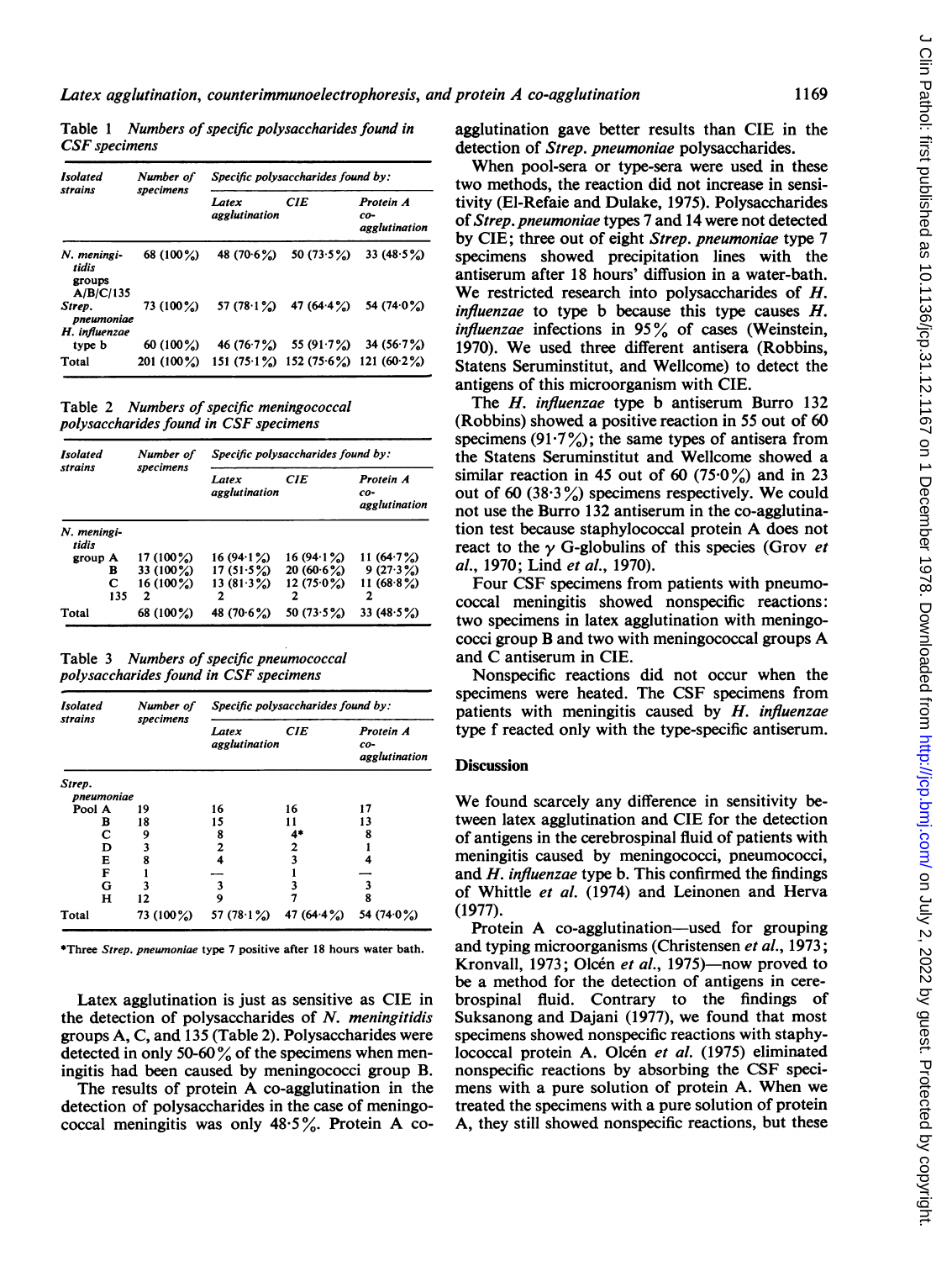disappeared when the specimens were heated to  $100^{\circ}$ C for 1-2 minutes before the test, probably by the coagulation of proteins that had caused the cross reactions. This method proved to be less sensitive for the detection of antigens in the specimens than latex agglutination and CIE, with the exception of pneumococci. At first we believed that heating the specimens caused the reduction in polysaccharide level, but the results of CIE were not influenced by heating. The cause may be found in the antisera that we used. These probably contained insufficient amounts of  $\gamma$  G-globulin that could be combined with protein A.

The lowest levels of polysaccharides were found in the specimens of patients with meningococcal group B meningitis, although over  $50\%$  of meningococcal meningitis in the Netherlands is caused by this group (Annual Reports, 1975 and 1976).

Severin (1972) and Leinonen and Herva (1977) found polysaccharides of meningococci groups A and C in the CSF specimens by latex agglutination but could not find polysaccharides in any of their meningococci group B specimens.

Cheever (1965) believed that the absence of a soluble polysaccharide in this group might be the reason. Maloney et al. (1972) said that after the exponential growing time the meningococci group B polysaccharide quickly decreases in the culture medium, groups A and C polysaccharides remaining stable. This is caused by the acid instability of the group B polysaccharide molecule.

When we started work in our laboratory we could not prepare a meningococcal group B antiserum that could be used in latex agglutination, CIE, and protein A co-agglutination. By using strain M2092 (Sara Branham) for the immunisation of rabbits and taking into account the time of growth (8 hours) and the freshness of the culture used as a vaccine, we obtained an excellent precipitating and agglutinating antiserum that was suitable for the detection of group B polysaccharide by the three methods.

Polysaccharides of Strep. pneumoniae types 7 and 14 were not found by CIE when the current buffers were used because these polysaccharides are neutral (Anhalt and Yu, 1975; Kenny et al., 1972). This is the reason why test results by CIE were lower than those by the other two methods.

The results of protein A co-agglutination  $(56.7\%)$ positive) of H. influenzae type b cannot be compared to the results of latex agglutination  $(76.7\%$  positive) and CIE  $(91.7\%$  positive) because a different antiserum was used for protein A co-agglutination. When the same antiserum was used for CIE and protein A co-agglutination, CIE results were 75% positive.

For the purpose of the investigation, the three

# 1170 S. I. S. Dirks-Go and H. C. Zanen

methods compared here proved to be quick and simple to perform. Protein A co-agglutination required a very small quantity of antiserum (1/100<sup>th</sup>) of the quantity used in CIE). The sensitivity of protein A co-agglutination was fairly low but would probably be increased by the use of a suitable antiserum. The antiserum combined with protein A will keep for only six months, and this remains a difficulty. Although latex agglutination and CIE are equally sensitive, the former would be preferable as a routine method as it does not require extensive and expensive apparatus.

Other advantages of this method are easy execution of the test and the good keeping qualities, three years at least, of the antiserum combined with latex.

We thank Miss C. Th. P. Hopman for preparing the meningococcal antisera, especially of group B.

## References

- Anhalt, J. P., and Yu, P. K. W. (1975). Counterimmunoelectrophoresis of pneumococcal antigens: improved sensitivity for the detection of types VII and XIV. Journal of Clinical Microbiology, 2, 510-515.
- Annual reports (1975 and 1976). GZL (The Laboratory of Hygiene, Department of Bacteriology, University of Amsterdam, the Netherlands).
- Arvidson, S., Holme, T., and Wadström, T. (1970). Formation of bacteriolytic enzymes in batch and continuous culture of Staphylococcus aureus. Journal of Bacteriology, 104, 227-233.
- Cheever, F. S. (1965). The meningococci. In: Bacterial and Mycotic Infections of Man, edited by R. J. Dubos and J. G. Hirsch, 4th edition, p. 443. Lippincott, Philadelphia.
- Christensen, P., Kahlmeter, G., Jonsson, S., andKronvall G. (1973). New method for the serological grouping of streptococci with specific antibodies adsorbed to protein A-containing staphylococci. Infection and Immunity, 7, 881-885.
- Danielsson, D., and Kronvall, G. (1974). Slide agglutination method for the serological identification of Neisseria gonorrhoeae with anti-gonococcal antibodies adsorbed to protein A-containing staphylococci. Applied Microbiology, 27, 368-374.
- Dochez, A. R., and Avery, 0. T. (1917). The elaboration of specific soluble substance by pneumococcus during growth. Journal of Experimental Medicine, 26, 477-493.
- Edwards, E. A., Muehl, P. M., and Peckinpaugh, R. 0. (1972), Diagnosis of bacterial meningitis by counterimmunoelectrophoresis. Journal of Laboratory and Clinical Medicine, 80, 449-454.
- Edwards, E. A., and Larson, G. L. (1974). New method of grouping beta-hemolytic streptococci directly on sheep blood agar plates by coagglutination of specifically sensitized protein A-containing staphylococci. Applied Microbiology, 28, 972-976.
- El-Refaie, M., and Dulake, C. (1975). Counter-current